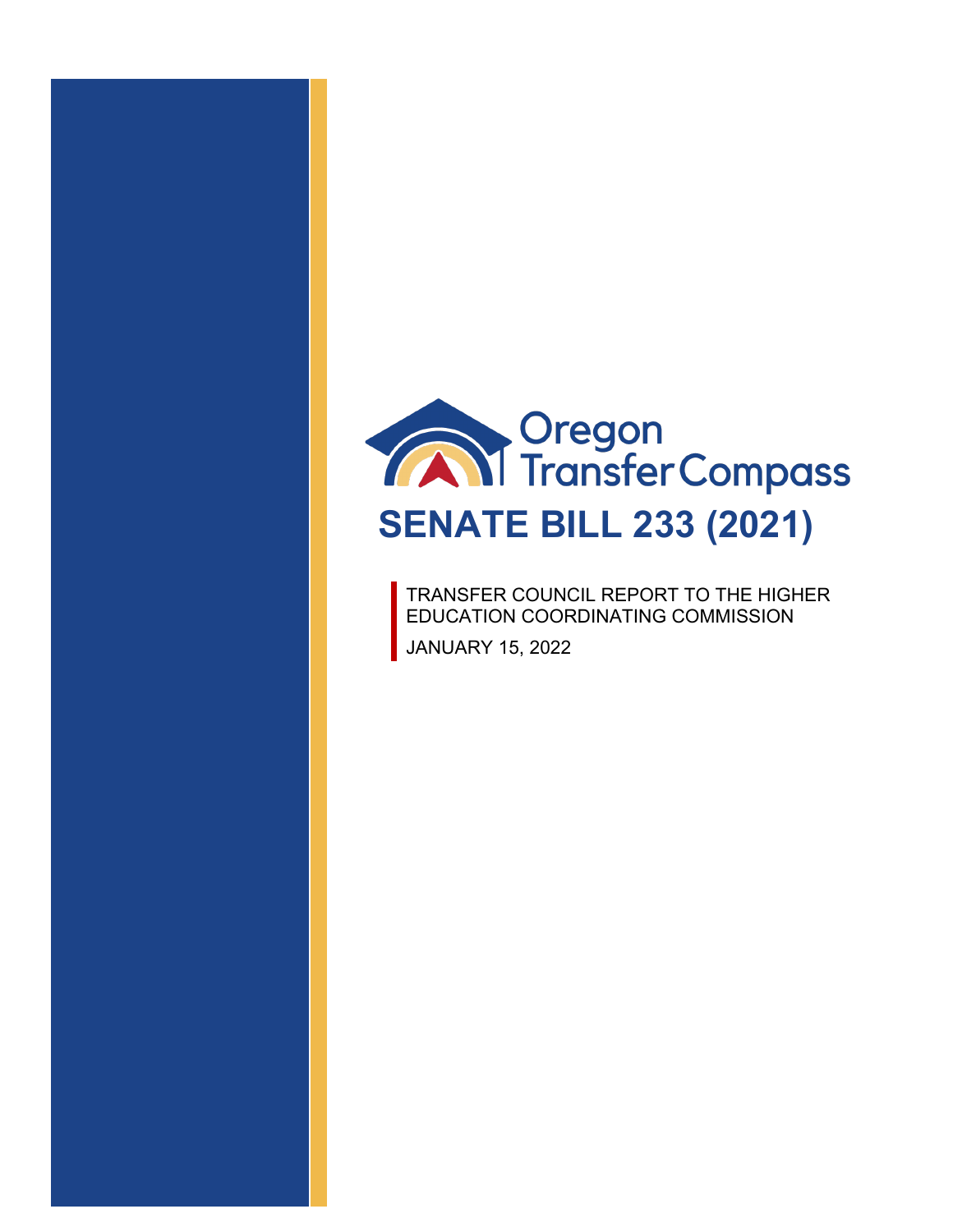# TABLE OF CONTENTS

| <b>Executive Summary</b>        | $\mathbf{2}$   |
|---------------------------------|----------------|
| Introduction                    | 3              |
| Mandates of Senate Bill 233     | $\overline{4}$ |
| <b>Implementation Progress</b>  | 5              |
| The Transfer Council            | 5              |
| Course list creation            | 5              |
| Course list                     | 6              |
| 2023-2024                       | 6              |
| 2025-2026                       | 6              |
| Beyond 2025-2026                | 7              |
| Subcommittees                   | 7              |
| <b>Summary &amp; Next Steps</b> | 8              |
| Appendix A. Acronyms            | 9              |
|                                 |                |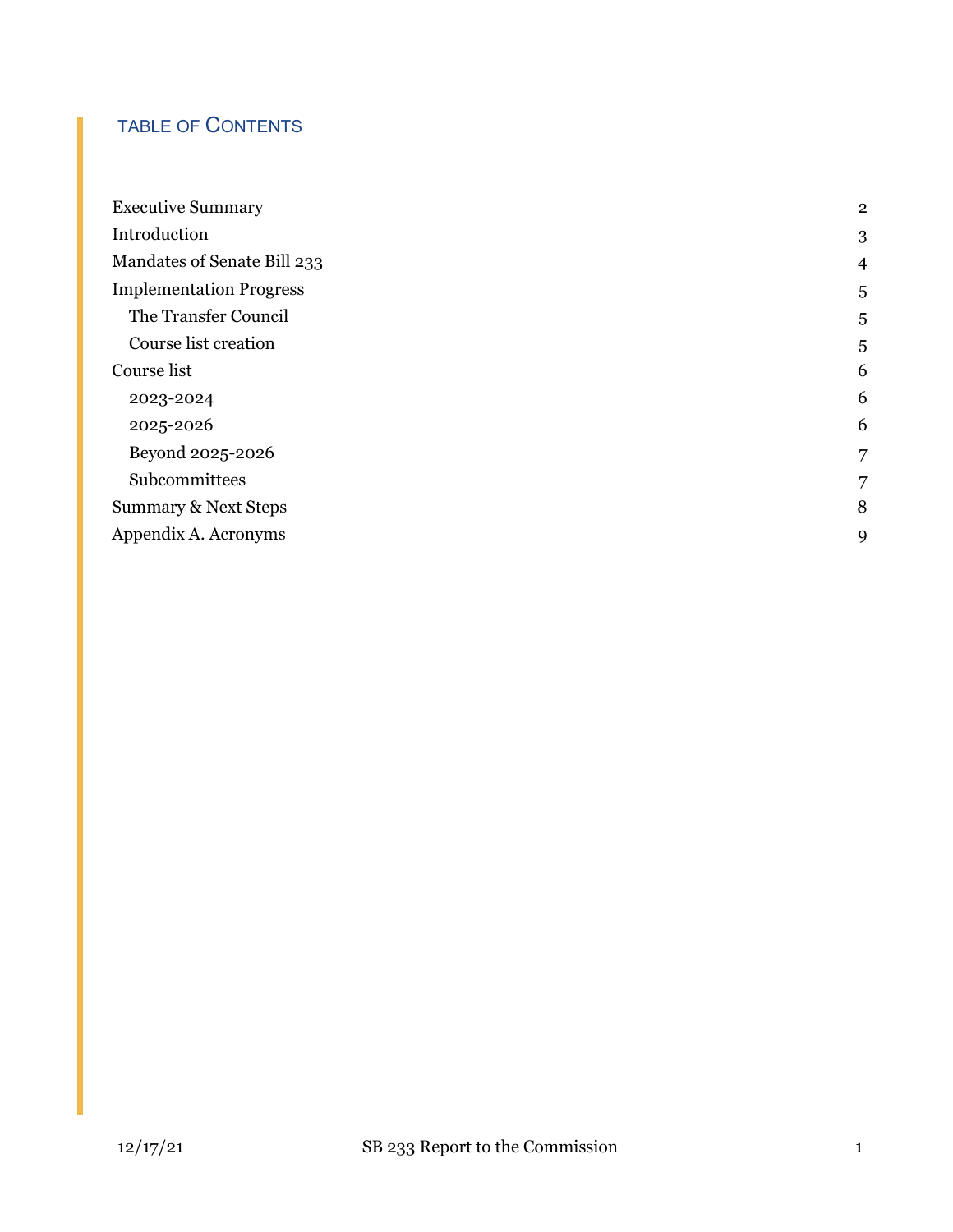## <span id="page-2-0"></span>SB 233 REPORT TO THE COMMISSION

Senate Bill 233 (2021) directs the Higher Education Coordinating Commission (HECC) and community colleges and universities listed in ORS 352.002 to improve academic credit transfer and transfer pathways between Oregon's public community colleges and universities. The bill directs the HECC to establish a 15 member Transfer Council with representation from Oregon's public universities, community colleges, and from secondary education. The Transfer Council is tasked with developing recommendations on a common course numbering system, Major Transfer Maps, and other credit transfer-related concerns. Included in the legislation is a requirement that the Transfer Council submits a report to the Higher Education Coordinating Commission, no later than January 15, 2022, that:

- Describes any subcommittees the Council intends to establish for the purpose of assisting the council in the development of common course numbering;
- Establishes a list of initial courses for the common course numbering system that will first apply during the 2023-2024 academic year;
- Lists the courses or subject areas the council has identified as likely to be included when the common course numbering system first applies to public post-secondary institutions of education during the 2025-2026 academic year; and
- Lists the courses or subject areas, which may include career and technical education studies, that the council anticipates adding to the common course numbering system after the 2025- 2026 academic year.

This report contains a brief summary of the work leading up to the development of Senate Bill 233 and the progress the Transfer Council has made, including on the aforementioned mandated elements of the report. Finally, the report concludes with next steps on the Common Course Numbering System work.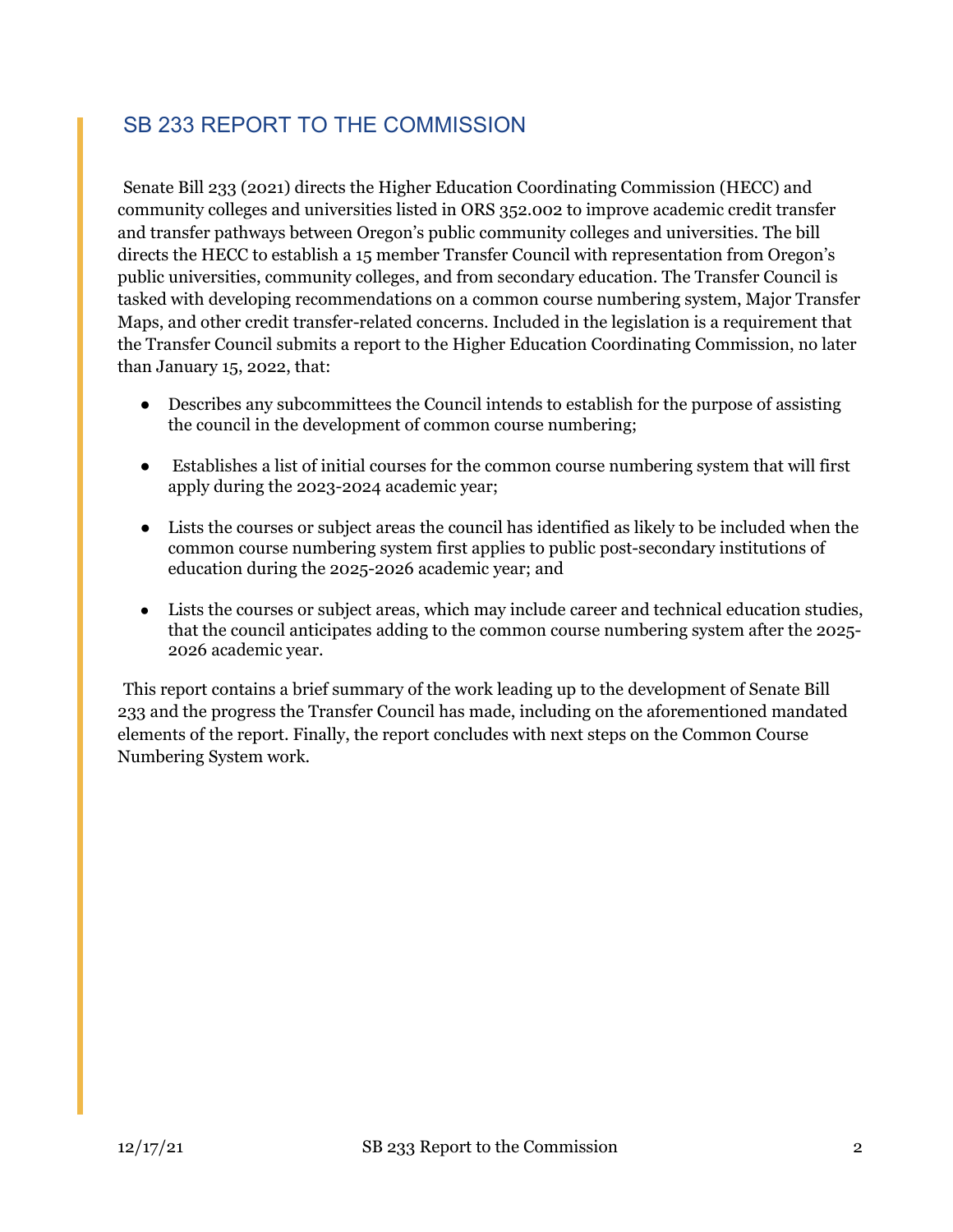# <span id="page-3-0"></span>INTRODUCTION

The Transfer Council was established under Senate Bill 233 (2021) with a focus on transfer and articulation across the public institutions in Oregon. Building upon the transfer work previously completed under HB 2998 (2017), the Council is charged to develop recommendations on a common course numbering (CCN) system, Major Transfer Map (MTM) work, and other credit transfer-related concerns. Senate Bill 233 requires the HECC to establish, by rule, a common course numbering system and system of transfer and articulation, based on recommendations from the Transfer Council.

Efforts to streamline transfer in Oregon—including efforts to establish a Common Course Numbering System – can be traced back to 1987 when House Bill 2913 mandated a Common Course Numbering system, but resulted in a commonly numbered course list instead. Common Course Numbering was again addressed by the legislature with the passage of House Bill 2979, which tasked the Higher Education Coordinating Commission with convening a workgroup to study strategies for establishing and implementing a Common Course Numbering System between public colleges and universities. This resulted in a report to the legislature.<sup>1</sup>

Aside from efforts to establish Common Course Numbering, Oregon has also focused on streamlining transfer through a focus on transfer pathways. For example, Oregon has instituted several transfer degrees and tools over the last 20 years, including the 90-credit Associate of Arts Oregon Transfer (AAOT), 45-credit Oregon Transfer Module (OTM), and Associate of Science Oregon Transfer (ASOT). In addition, many institutions have developed articulated agreements to facilitate successful credit transfer. The Legislature passed a "Transfer Student Bill of Rights" in 2011, establishing methods to resolve credit transfer issues, which helped pave the way for House Bill 2998 (2017), which focused on uniform, statewide credit transfer pathways in a major.

House Bill 2998 (HB 2998), which passed in 2017, directed the Higher Education Coordinating Commission (HECC) and Oregon's community colleges and public universities listed in ORS 352.002 to improve transfer pathways between two-year public colleges to four-year public universities. Specifically, HB 2998 required the HECC to convene community colleges and universities to develop common foundational curriculum and to develop unified statewide transfer agreements (USTAs) for each major course of study (3 USTAs per year).

Since the passage of HB 2998 in 2017, progress has been made on the development of foundational curriculum (FC) and unified statewide transfer agreements (USTAs):

- Foundational Curriculum and USTAs were rebranded to have more student-friendly names. Foundational Curriculum are now referred to as "Core Transfer Maps" and USTAs are now referred to as "Major Transfer Maps";
- An advisory body was created, called the Oregon Transfer and Articulation Committee (OTAC), which was comprised of representatives from key institutional roles from community colleges and universities;
- Five MTMs have been approved by OTAC, and new degrees for these MTMs have been approved by the Commission (Biology, English Literature, Elementary Education, Business, and Computer Science); and

<span id="page-3-1"></span> <sup>1</sup> Higher Education Coordinating Commission. 2013. *Common Course Numbering House Bill 2979 Report: A Report to the Oregon Legislature*. Report to the Oregon Legislature. [https://www.oregonlegislature.gov/citizen\\_engagement/Reports/CCN\\_Report2013.pdf](https://www.oregonlegislature.gov/citizen_engagement/Reports/CCN_Report2013.pdf)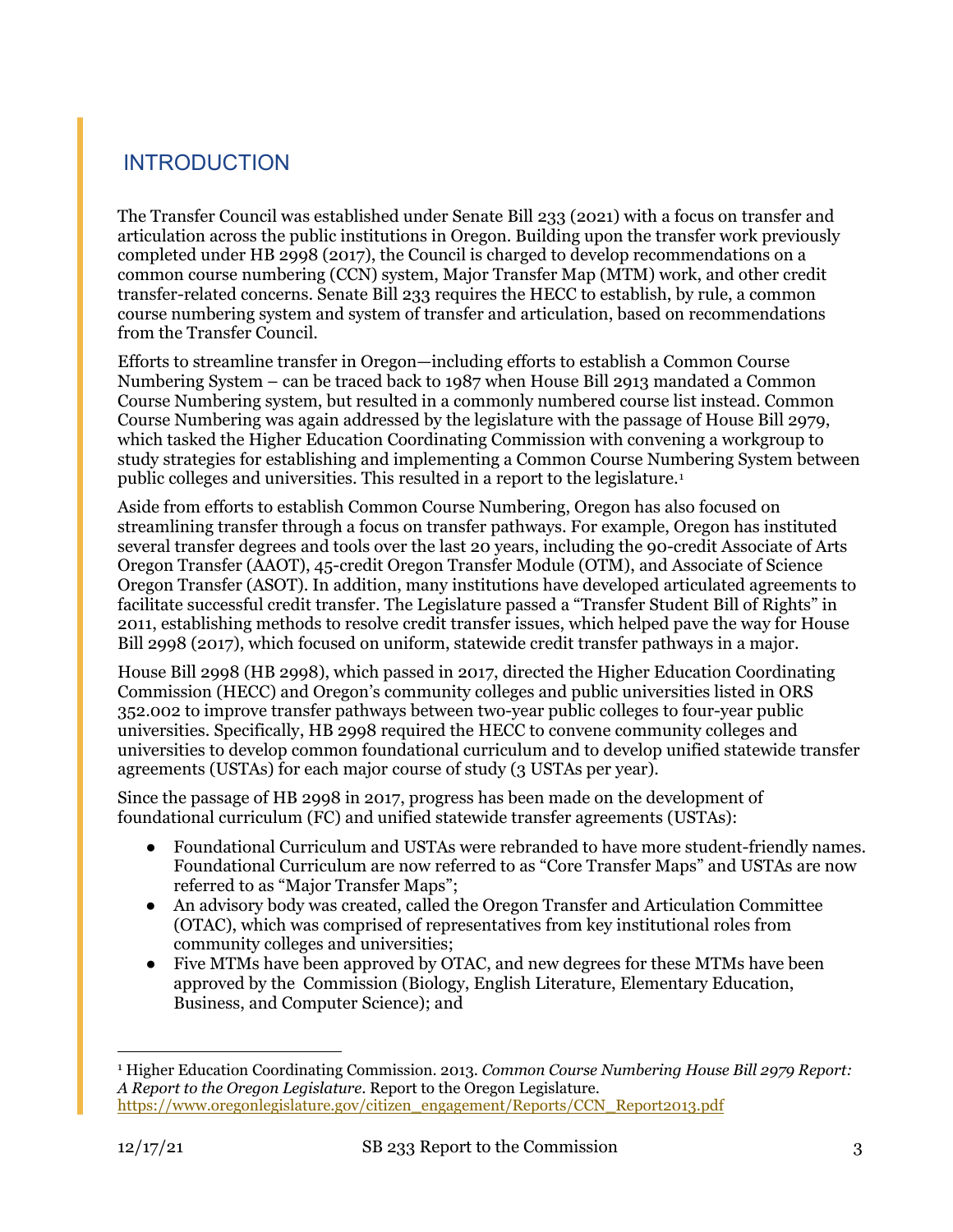• Three MTMs are in progress: Sociology, Psychology, and Human Development and Family Studies.

While progress has been made, work on HB 2998 (2017) revealed some significant gaps in the legislation. In addition, it was recognized that furthering progress on transfer and implementation of new pathways required an update to the framework under which institutions do this difficult work. For example, HB 2998 (2017) work has surfaced the need for clear expectations for alignment, greater accountability mechanisms, and monitoring, reporting and adjusting. Fortunately, Senate Bill 233 addresses many of the challenges faced with HB 2998 (2017) work.

## <span id="page-4-0"></span>MANDATES OF SENATE BILL 233

SB 233 establishes the following:

- SB 233 requires the establishment of a 15 member Transfer Council.
- SB 233 clarifies authority for CCN and MTM work.
- SB 233 requires common course numbering (CCN) and common learning outcomes in order address alignment of highly enrolled lower-division courses.
- SB 233 reduces the number of MTMs required annually from 3 to 1.
- SB 233 requires greater accountability (audit process, reporting, and a student appeals process).

The Transfer Council (TC) makes recommendations to the Commission where administrative rules can be adopted as needed or mandated. This helps clarify lines of authority and creates a structure where decisions are binding on institutions. The requirement of SB 233 that the TC create a Common Course Numbering system helps address some of the alignment challenges faced in the MTM work, and it will make credit transfer more transparent for students. The inclusion of a reduction of MTMs allows the MTM momentum to continue without overwhelming the faculty and other stakeholders involved in both CCN and MTM work. Finally, because SB 233 requires an audit process, regular reporting, and a student appeals process, there are multiple aspects of accountability that will help ensure the successful implementation and maintenance of the work.

This report addresses the first key reporting deadline. Specifically, the Transfer Council is required to submit a report to the Higher Education Coordinating Commission, no later than January 15, 2022, that:

- Describes any subcommittees the council intends to establish for the purpose of assisting the council in the development of the common course numbering;
- Establishes a list of initial courses for the common course numbering system that will first apply during the 2023-2024 academic year;
- Lists the courses or subject areas the council has identified as likely to be included when the common course numbering system first applies to public post-secondary institutions of education during the 2025-2026 academic year; and
- Lists the courses or subject areas, which may include career and technical education studies, that the council anticipates adding to the common course numbering system after the 2025- 2026 academic year.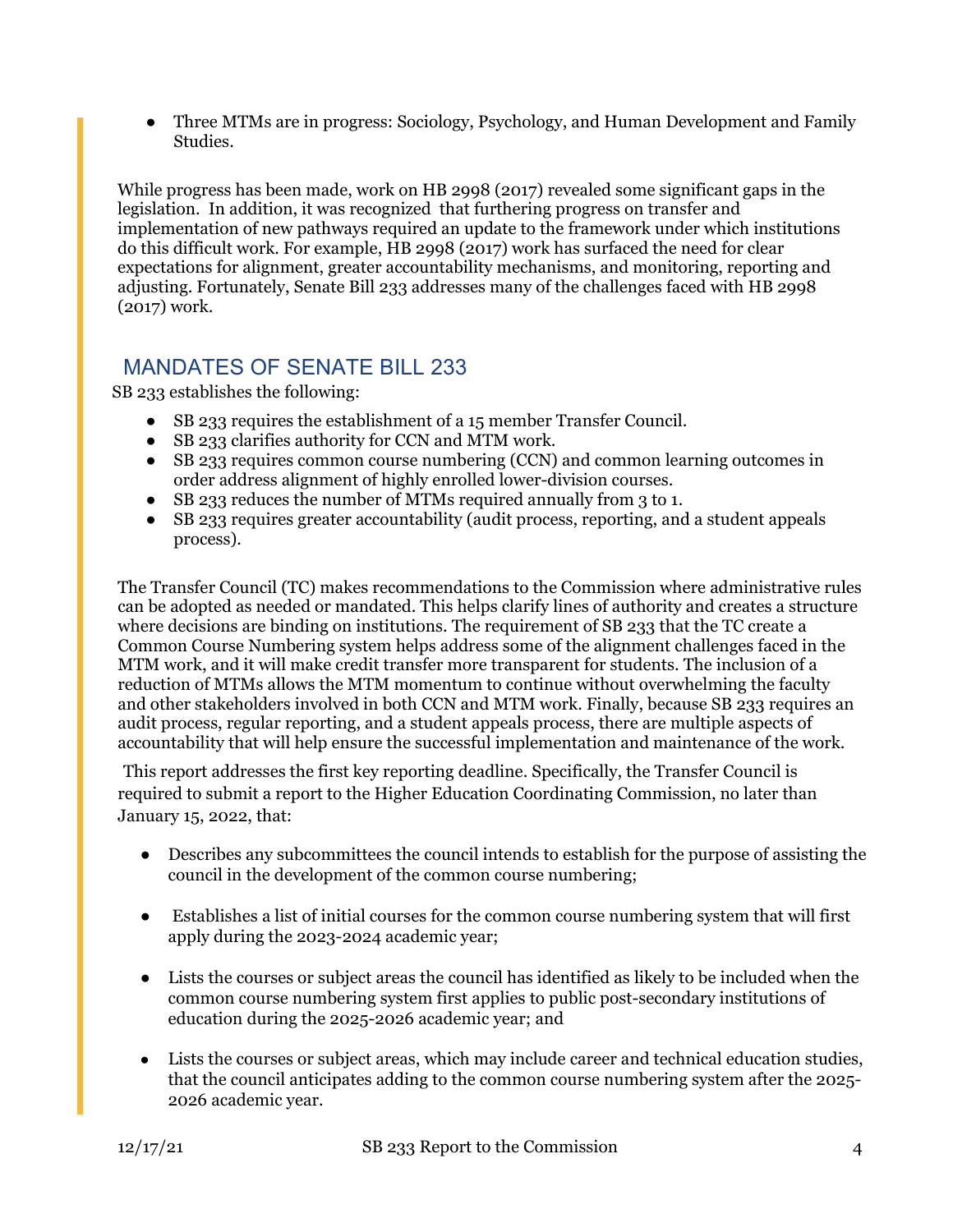The remainder of this report addresses progress on these reporting requirements.

## <span id="page-5-0"></span>IMPLEMENTATION PROGRESS

### <span id="page-5-1"></span>THE TRANSFER COUNCIL

Senate Bill 233 (2021) establishes a Transfer Council composed of 15 voting members and one non-voting ex-officio member from across public education sectors in Oregon. The Transfer Council can designate advisory subcommittees as needed in order to fulfill the mandate to make recommendations on a common course numbering system, Major Transfer Maps, and other credit transfer concerns.

In order to recruit members for the Transfer Council (TC), HECC staff contacted key stakeholder groups who represent the legislatively mandated positions listed in SB 233. Each group was asked to nominate one person and at least one alternate and to write a short description of their qualifications. Groups were encouraged to consider both a nominee's expertise in credit transfer issues and the HECC's equity lens. HECC staff also notified each group that attention to diversity by region, institution size, and by institution will be considered when the HECC finalizes the list. The final list was presented to the Commission for approval.

Recruitment for the TC began in late July of 2021, the list of members was finalized in late September, and the TC had its first meeting on October 21, 2021. To date, the TC has met three times.

## <span id="page-5-2"></span>COURSE LIST CREATION

In anticipation of the passage and fast approaching deadlines of [Senate Bill 233,](https://olis.oregonlegislature.gov/liz/2021R1/Measures/Overview/SB233) a cross sector group that included administrators, faculty, and registrars from public universities and community colleges, as well as HECC staff, convened to identify areas of work that could begin in advance of the passage of SB 233 to better ensure the successful implementation of the bill. One area of work was the creation of a draft course list. The list was created by registrars and reflects the top transfer courses and the number of times that a course transferred into public universities from an Oregon community college over a period of three years. [The Transfer Council](https://www.oregon.gov/highered/policy-collaboration/Pages/transfer-council.aspx) voted to use this list as a starting point to identify courses for a common course numbering system.

In the November 2021 meeting of the Transfer Council, the Council voted on a process/methodology to establish a course list to meet the state mandated deadlines. The process is as follows:

- Use the "Transfer Council CCN List of Courses"
- Attend to sequencing and start with appropriately sequenced courses (ask faculty to review course groupings to see if sequencing/grouping makes sense)
- Look at low hanging fruit (ask faculty if some courses are already aligned and/or common course numbered)
- Not ask discipline faculty to work on MTMs and CCN at same time (e.g. Psychology MTM) and courses at same time)
- Select courses from "Transfer Council CCN List of Courses" that are commonly pre-requisite courses for major or upper-division requirements
- The first round of courses for the 2023-2024 academic year should not be from only one discipline
- The Transfer Council will revisit the methodology annually to strengthen for further work (including communication from registrars, faculty, MTMs, curriculum managers and students)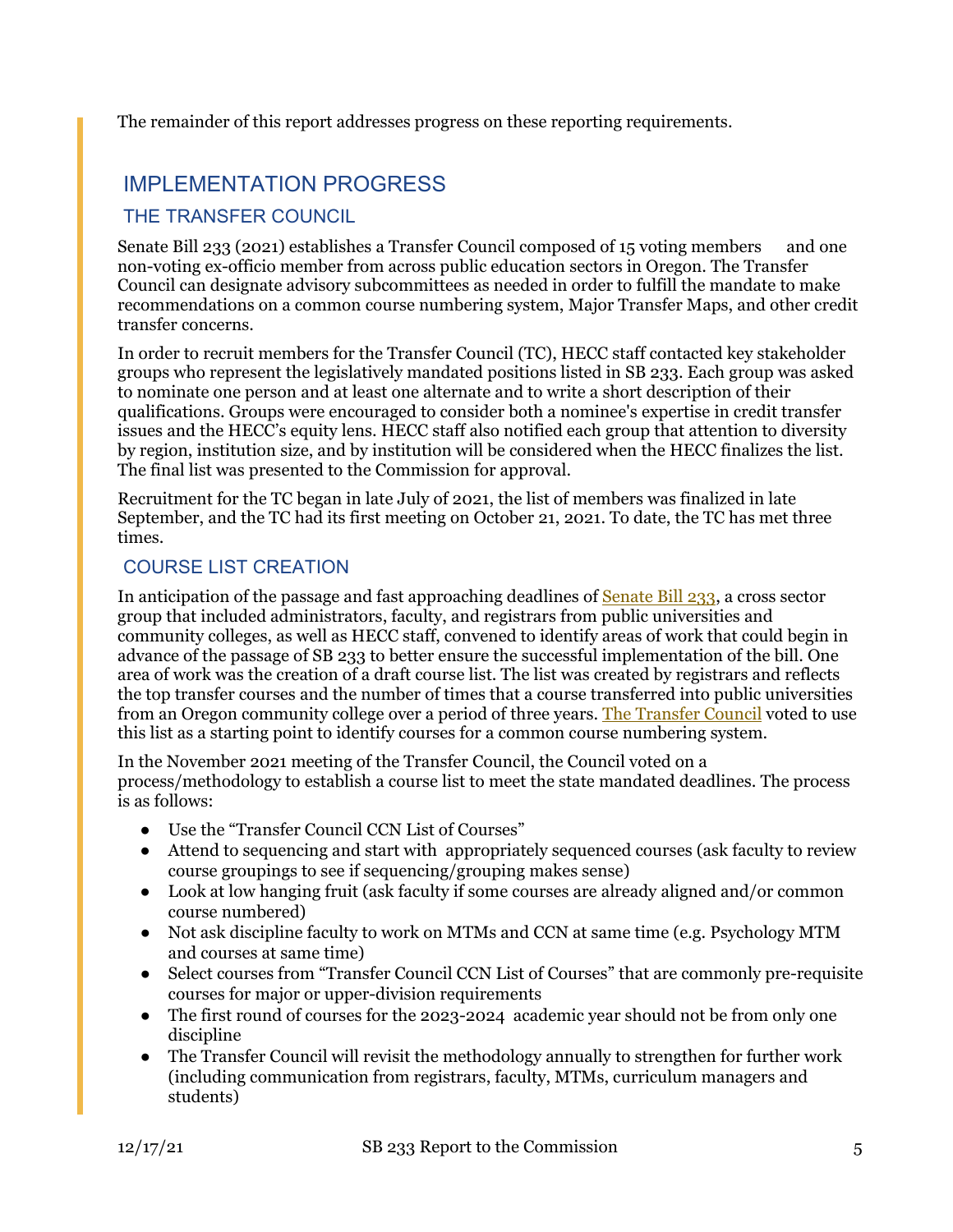The Transfer Council also voted in favor of focusing on at least 9 courses for 2023-2024, and then up to at least half of the top 80 transfer course list by the 2025-2026 academic year.

Using the "Transfer Council CCN List of Courses," and the process identified by the TC, HECC staff created a draft list of courses for each deadline. This list, along with a faculty feedback form, was sent to Provosts, Chief Academic Officers, and Dual Credit Coordinators for distribution to relevant faculty. The Faculty Feedback Form contained background information, registrar course list, and the proposed course list. Faculty were asked to comment on course clustering, if any courses are not included that should be, which courses are largely aligned, and they had an opportunity to provide open-ended feedback. The survey had 70 responses in total, which included responses from all 7 public universities and all 17 CCs. There were also responses from faculty involved in dual credit programs. Based on this feedback a more finalized list was created for review and vote by the Transfer Council.

## <span id="page-6-0"></span>COURSE LIST

The following courses have been identified for each legislatively mandated deadline by the Transfer Council:

### <span id="page-6-1"></span>2023-2024

Math: Math 105 (Contemporary Math) Math 243 (Stats I) Math 244 (Stats II) Math 111 (College Algebra) Math 112 (Elementary Functions)

Writing: Writing 121 (Composition) Writing 122 (Argumentative/Comp) Writing 227 (Technical Writing)

Communication/Public Speaking: Communications public speaking Interpersonal Communications Communications 100

### <span id="page-6-2"></span>2025-2026

Math Cluster: Math 251, 252, 253 and 254 (Calc. series) Spanish Cluster: Spanish 101, Spanish 102, Spanish 103 (First year Spanish series)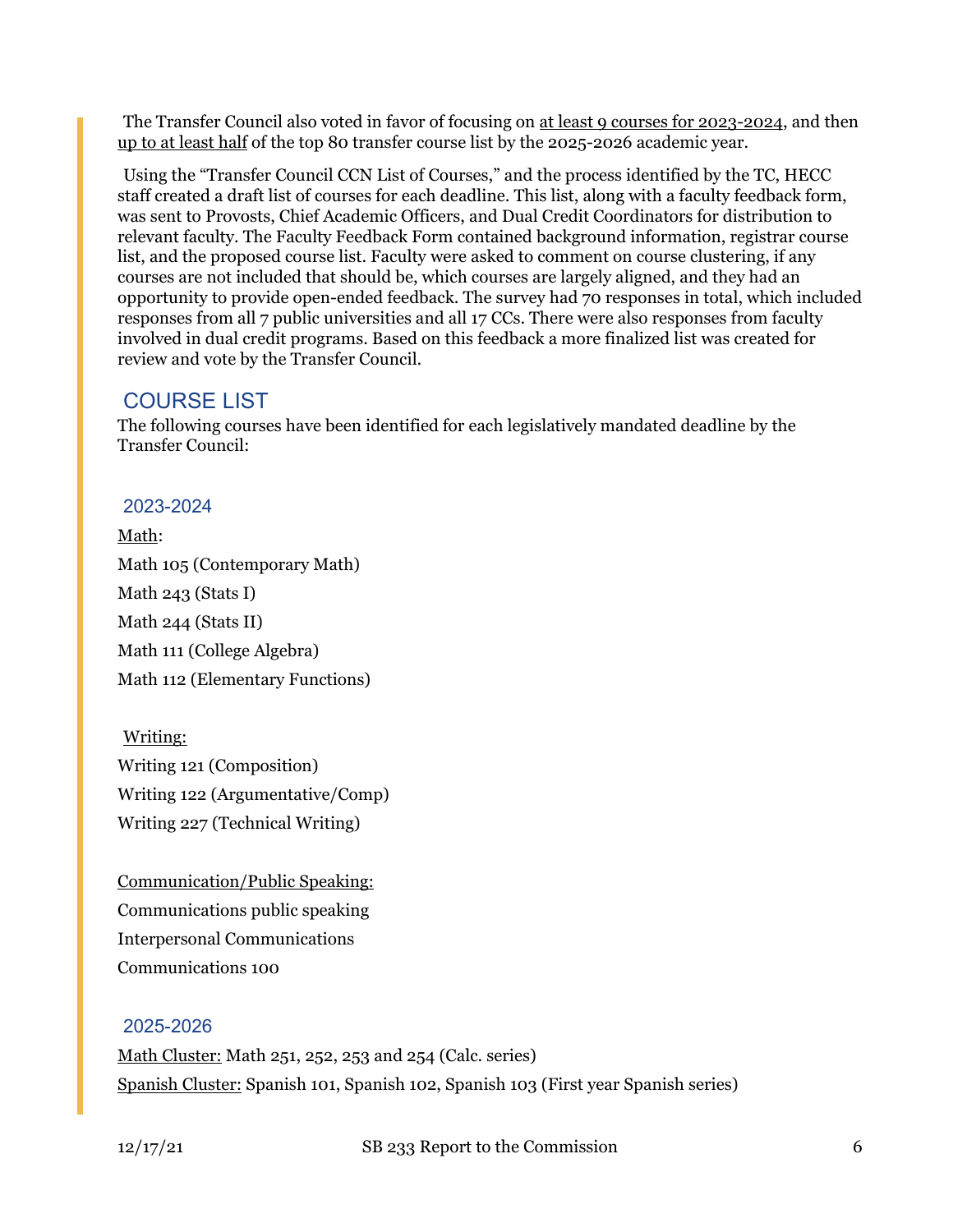English Cluster: English 104, English 105, English 106 (Intro to literature series, fiction, drama, poetry)

Health and Fitness Cluster: Convene subcommittee to determine courses

Writing: Writing 115 (Intro to writing)

Economics Cluster: Microeconomics 201, Microeconomics 202

History Cluster: History of the U.S. 201, 202, 203

Chemistry Cluster: Chemistry 104, Chemistry 105, Chemistry 106 (Intro to Chemistry series)

Sociology Cluster: Sociology 204, Sociology 205 (General Sociology)

Psychology Cluster: Psychology 101, Psychology 201, Psychology 202 (General Psychology)

Biology Cluster: convene group to discuss 211, 212, 213/221, 222, 223 convene group to discuss sequence

Business Cluster: Business 101 (Intro to Business), Business 211 Business 213 (Principles of Accounting series)

### <span id="page-7-0"></span>BEYOND 2025-2026

The TC voted on the following approach to selecting courses after the 2025-2026 deadline:

- Revisit highly transferred course list & prioritize completion of courses on the new course list such as Biology, Art, Sociology, Anthropology, etc.
- Prioritize the most commonly taken courses at CC's
- Convene subcommittee to discuss approach to CTE courses

### <span id="page-7-1"></span>**SUBCOMMITTEES**

The Transfer Council voted to establish disciplinary subcommittees for each of the relevant course clusters and a Common Course Numbering System subcommittee tasked with establishing a numbering system for the courses that are aligned. The Transfer Council also voted to establish the MTM groups and OTAC as subcommittees. The MTM subcommittees are:

- Biology
- English Literature
- Elementary Education
- Business
- Psychology
- Sociology
- Computer Science
- Human Development and Family Studies
- Criminal Justice

The Disciplinary Subcommittees for 2023-2024 are:

- Math
- Statistics
- Writing
- Communication/Public Speaking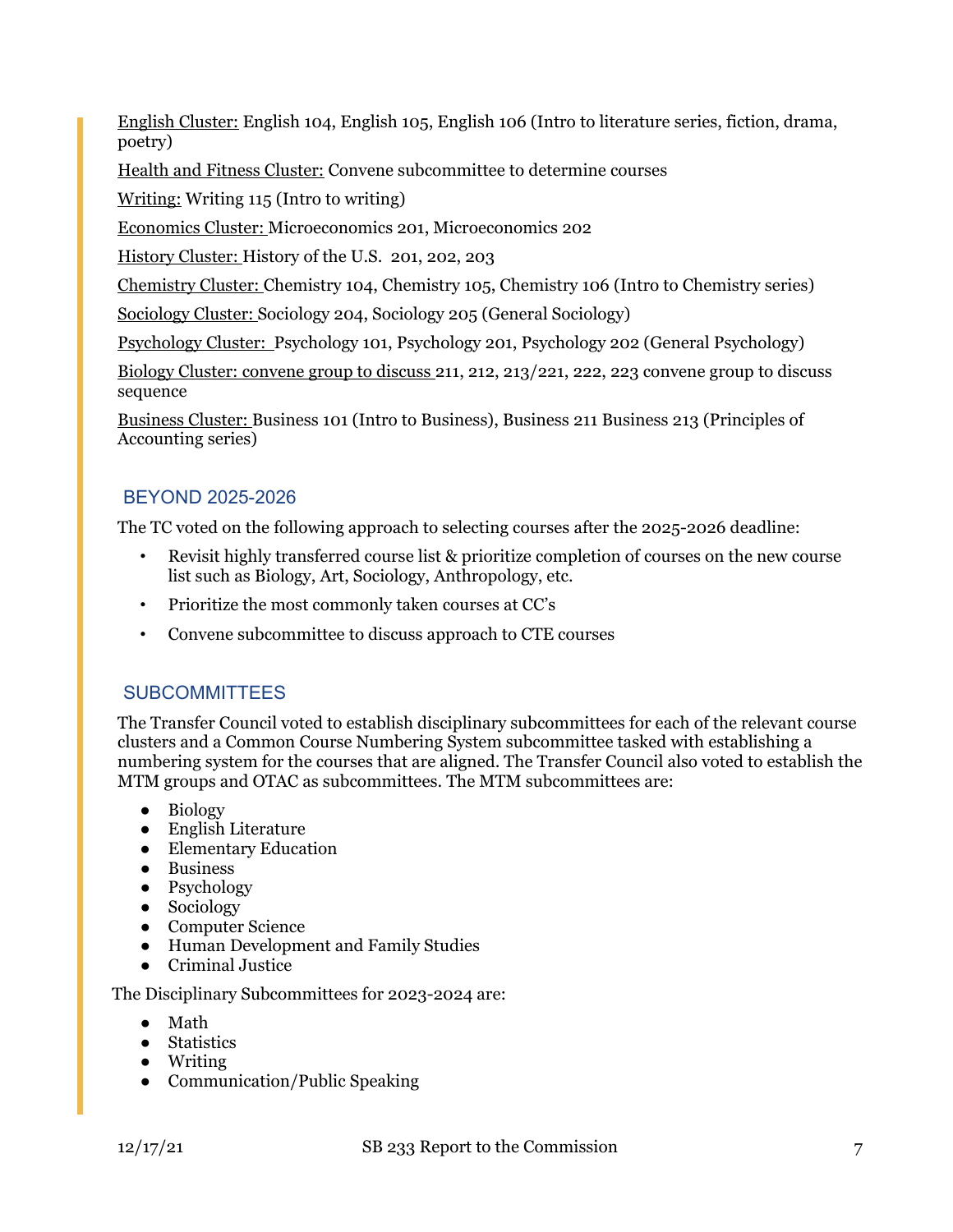# <span id="page-8-0"></span>SUMMARY & NEXT STEPS

The Council has been working hard on a short timeline to meet the legislatively mandated deadlines and has made significant progress. The Council has successfully established a course list, a process for selecting future courses, and subcommittees necessary for the success of beginning the CCN work. However, significant work remains. In 2022, the Council plans to take on the following work:

- Vote to approve charges for the subcommittees;
- Review and approve the Sociology MTM;
- Advise over future MTMs;
- Create a student appeals process;
- Annual report;
- Establish a system to house CCN; and
- Establish a system to maintain CCN.

The next meeting of the Council takes place in January where the Council will review subcommittee charges, review the first report, and the Council will review and vote on a subcommittee nomination process.